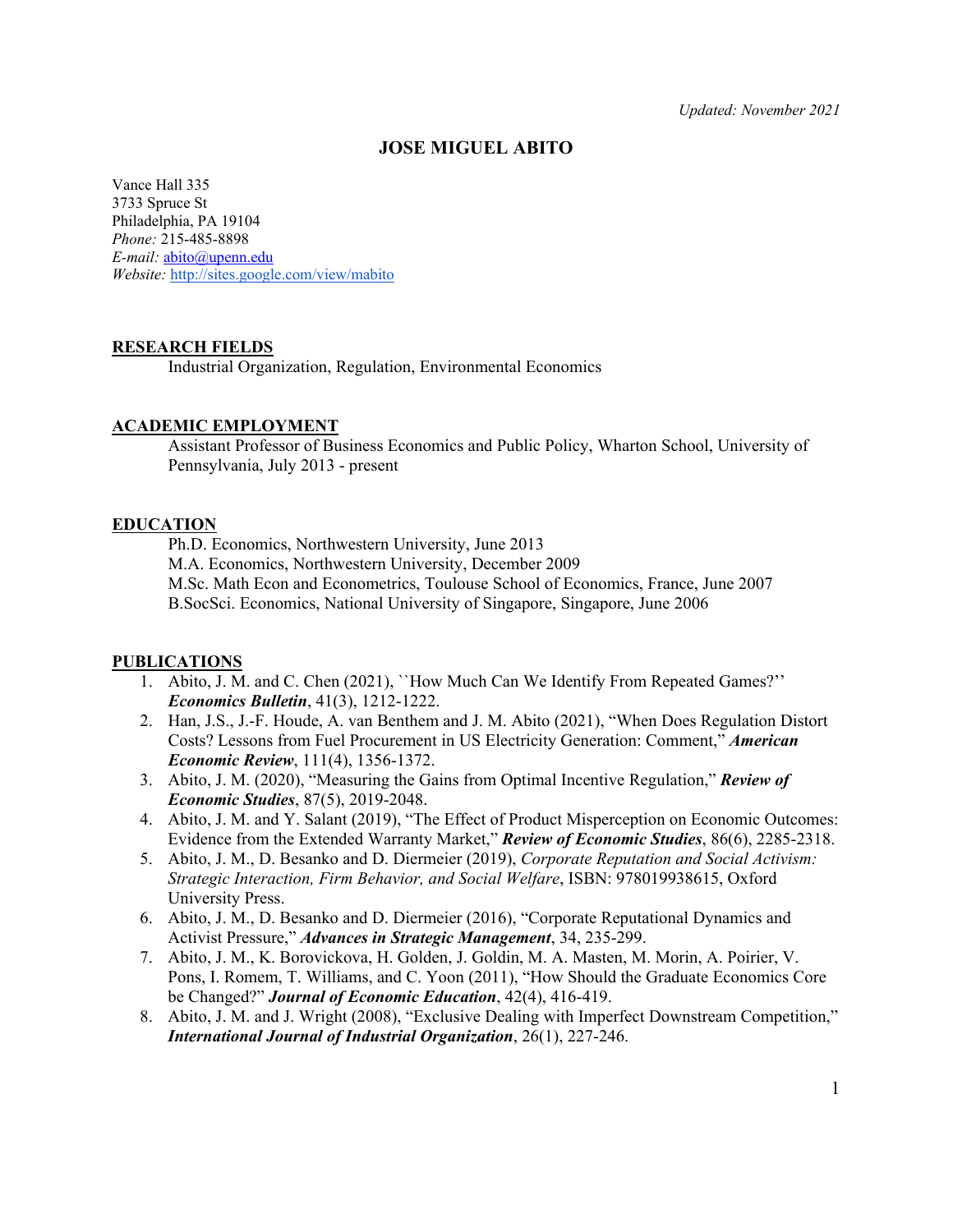## **WORKING PAPERS**

- 1. "The Role of Output Reallocation and Investment in Incomplete Environmental Regulation" (with C. R. Knittel, K. Metaxoglou and A. Trindade), R&R at *International Journal of Industrial Organization*.
- 2. "Partial Identification in Dynamic Games," (with C. Chen), R&R at *International Journal of Industrial Organization*.
- 3. "Agency Frictions and Procurement: New Evidence from U.S. Electricity Restructuring," (with J. S. Han, J.-F. Houde and A. van Benthem), submitted.
- 4. "Estimating Production Functions with Unobserved Time-invariant Heterogeneity and Timevarying Productivity Shocks."

## **SELECTED WORK-IN-PROGRESS**

- 1. "Designing More Cost-effective Trading Markets for Renewable Energy" (with F. Golfin, A. van Benthem and G. Vasey).
- 2. "Revisiting the Effect of Temperature on the Productivity of Chinese Manufacturing Firms" (with R. Ma).
- 3. "WIC and the Infant Formula Market" (with E. Brover, K. Hui and Y. Salant).
- 4. "The Effect of Water Utility Mergers on Water Quality" (with F. Golfin and A. Gunn).
- 5. "Price Formation in Environmental Markets" (C. Chen).

## **FELLOWSHIPS, GRANTS AND AWARDS**

Climate and Sustainability Research Grant, 2021 US EPA EmPOWER Air Data Challenge, 2021 Dean's Research Fund, Wharton, 2013-2021 Wharton Faculty Teaching Award, 2019 Research Grant from the Kleinman Energy Policy Center, 2016-2018 Dissertation Fellowship, Northwestern University, 2012 Distinguished Teaching Assistant Award, Northwestern University, 2012 Graduate Research Grant, Northwestern University, 2012 Susan Schmidt Bies Prize for Doctoral Student Research on Economics and Public Policy, 2011 Distinction in the preliminary exams in micro, macro and econometrics, 2009 Financial support, General Motors Strategy Center, Kellogg School of Management, 2009 University Fellowship, Northwestern University, 2008 Eiffel Scholarship (French Ministry of Foreign Affairs), 2006 Economics Society of Singapore Gold Medal, NUS, 2006 Monetary Authority of Singapore Book Prize, NUS, 2006, 2005 You Poh Seng Prize in Econometrics, 2006 NTUC Gold Medal, NUS, 2005 Singapore Scholarship (Singapore Ministry of Foreign Affairs), 2002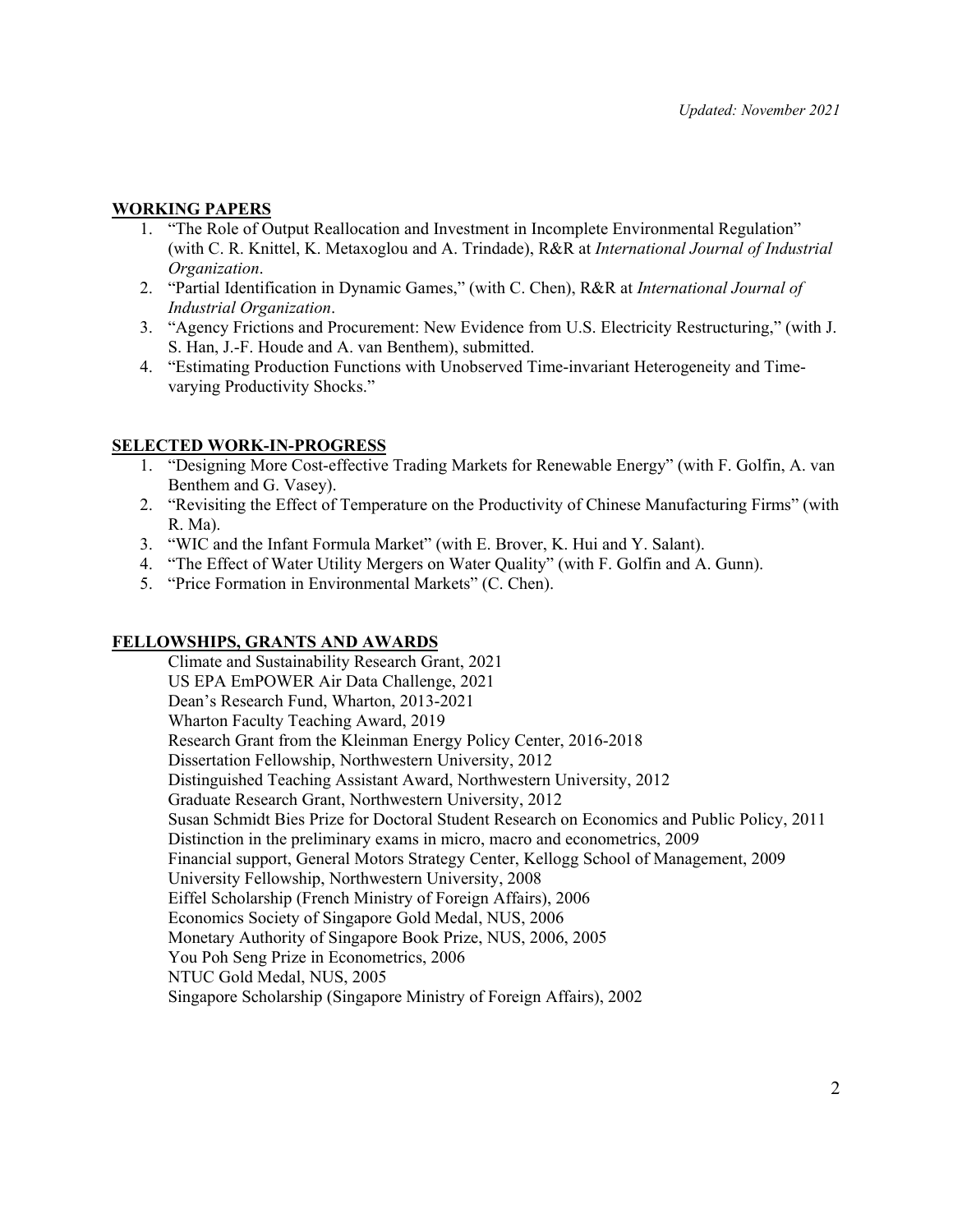## **SEMINARS AND PRESENTATIONS**

2021: IIOC, Congressional Budget Office, Northeast Workshop on Environmental Economics and Energy Policy (Discussant), NBER SI IO (discussant), OSU, University of Georgia (scheduled), ASU (scheduled) 2020: University of Maryland, Econometric Society Winter Meetings 2019: Princeton, Northeast Workshop on Environmental Economics and Energy Policy, University of Delaware, University of Georgia, University of Calgary 2018: BGSE Summer Forum, NBER SI IO (discussant), Penn State, Queens University, FTC Micro 2017: AEA Meetings, UW-Madison, IIOC, 2<sup>nd</sup> IO Conference in Montreal, NUS, MIT 2016: IIOC, Carleton, Wharton, Northwestern, Econometric Society Summer Meetings, Cornell, NYU Stern 2015: Wharton, IIOC, FTC, Carnegie-Mellon, University of Toronto Rotman, University of Michigan 2014: Harvard, IIOC, CRES Microeconomics, Barcelona GSE Summer Forum, Wharton, NYU IO day, Bates White, University of Rochester Simon, Columbia 2013: Duke, UCLA, Penn State, Yale, Wharton, Stanford GSB, Princeton, Toulouse School of Economics, IESE Business School, Universitat de Barcelona, Stanford SITE Workshop, MIT, SEA Annual Meeting 2012: APSA Annual Meeting, Northwestern

# **PhD ADVISING (including year of graduation and first placement)**

Cinthia Konichi (2016, Vega Economics) Ben Rosa (2018, Virginia Tech) Ming Li (2020, CUHK) Ruizhi Ma (2021, Analysis Group) Joao Granja (2021, UCL)

# **UNDERGRADUATE RESEARCH ADVISING**

*Thesis (12 students)*: Melusine Boon Falleur; Min Choi; Cecilia Heard; Oliver Jenkins; Noah Katcher; Cory Paredes; James Paron; Paulina Ruta; Bernardo Sarti; Annannya Shandilya; Lucy Sumner; Jason Wright

*Summer research programs (20 students)*: Maria Amusategui; Ayina Anyachebelu; Raj Bagaria; Jiecheng Bao; Sydney Bell; Benjamin Blanco; Alejandra Borda; Elizaveta Brover; Courtney Butterworth; Bailey Campbell; Neeraj Chandrasekar; Soyoung Jeon; Przemyslaw Macholak; Victoria Meyer; Miyu Onu; Cristina Pogorevici; Jennifer Qiu; Michael Ruan; Kate Spencer; Maxim Zats

# **TEACHING**

Wharton Faculty Council for Undergraduate Research (BEPP representative), 2019-present Instructor, Wharton BEPP 250: Managerial Economics, Spring 2014-2016, 2018-2021 Teaching Assistant, Northwestern University, 2011-2012 Econometrics (Undergrad), Industrial Organization (Grad) Grader, Kellogg School of Management, 2010-2011